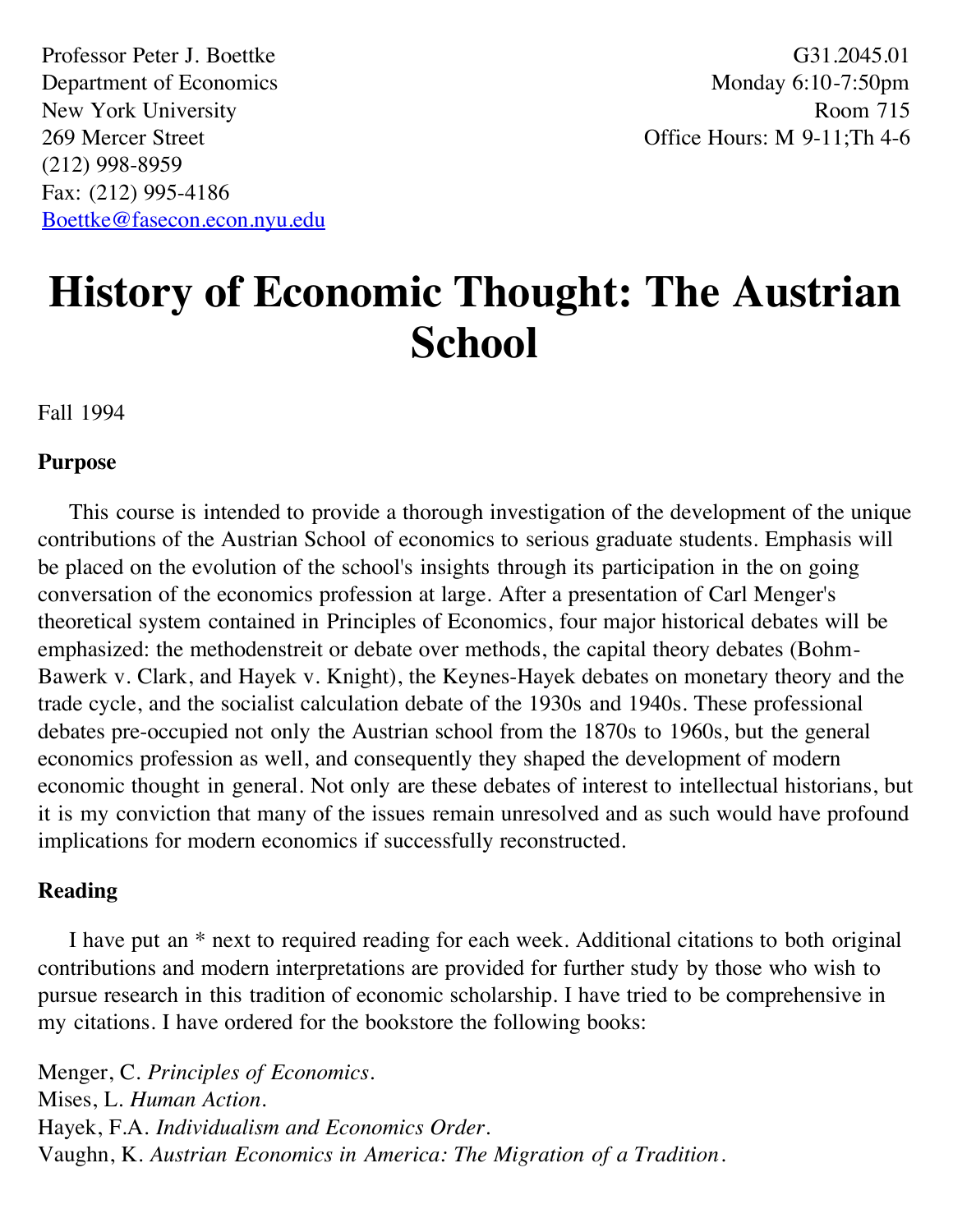## **Grading**

 Course grade will be based on four short essay assignments worth 25 points each and a final exam worth 100 points. The short essays will be 2 to 4 double-spaced typed pages and will address specific questions. The final exam will consist of problem sets related to the analytical contributions of Austrian economics and essays dealing with the professional debates covered in the course. Class attendance and participation is expected.

#### **Semester Schedule**

#### **Week 1: September 12**

*Introduction to the Course.*

#### **Week 2: September 19**

*Why Study the History of Economic Thought in general, and the History of the Austrian School in particular?*

\*Vaughn, Karen. Why teach the history of economics? *Journal of the History of Economic Thought*, 15 (Spring 1993): 174-183.

\*Mitchell, Wesley C. On the study of the economic classics. In Types of Economic Theory (Augustus M. Kelley, 1967): 1-34.

\*Viner, Jacob. A modest proposal for some stress on scholarship in graduate training. In *Essays on the Intellectual History of Economics* (Princeton University Press, 1991): 385-395.

\*Boulding, Kenneth. After Samuelson Who Needs Smith? *History of Political Economy* (1971).

\*Kirzner, Israel M. Introductions. *Classics in Austrian Economics: A Sampling in the History of a Tradition*, 3 vols. (William Pickering, 1994).

Kirzner, I. Austrian School of Economics. In *The New Palgrave: A Dictionary of Economics*, Vol. 1, edited by John Eatwell, Murray Milgate and Peter Newman (New York: Macmillan Publishing, 1987), pp. 145-151.

Craver, E. The emigration of the Austrian economists. *History of Political Economy*, 18, no. 1 (Spring 1986).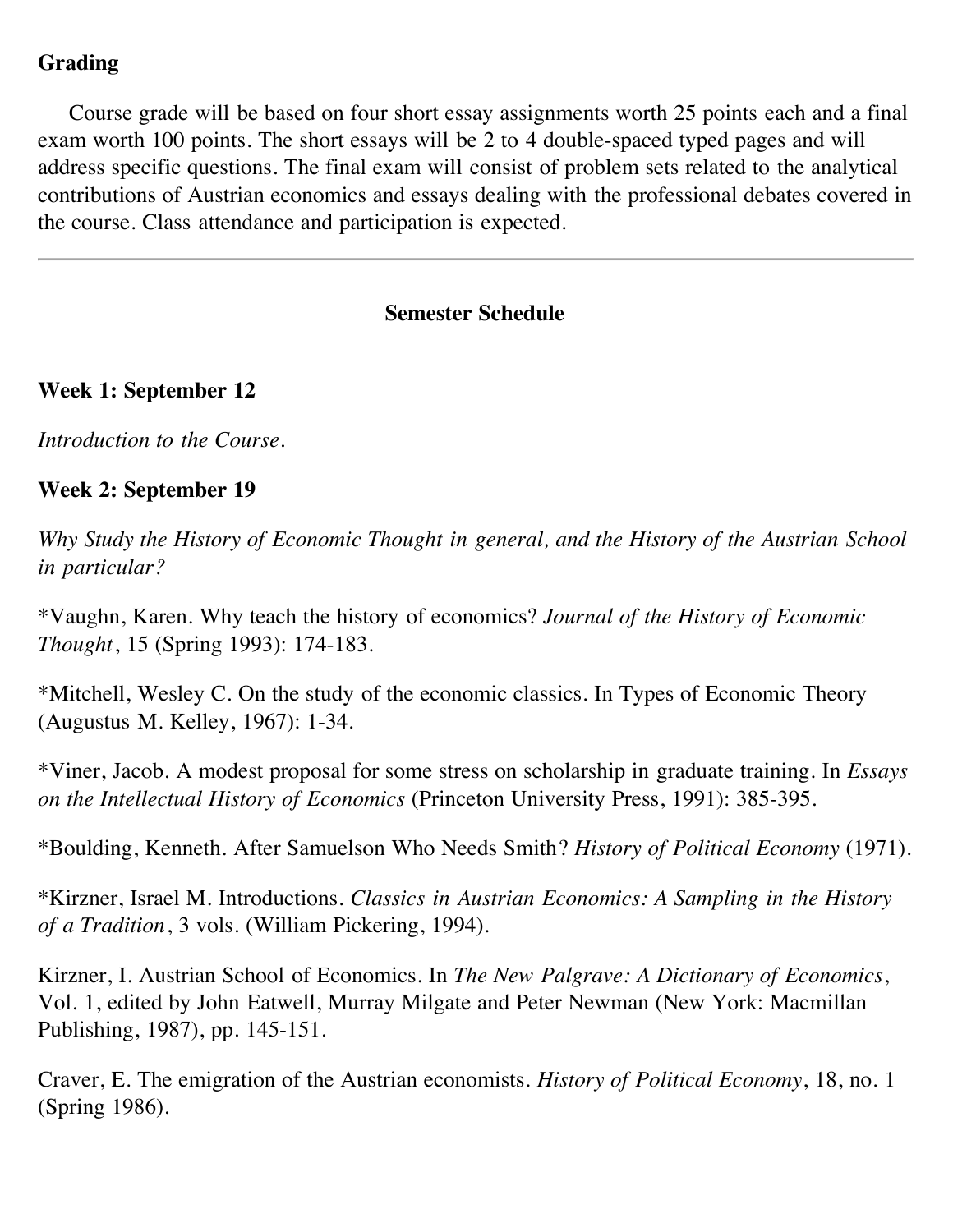Mises, L. *The Historical Setting of the Austrian School* (Auburn, AL: The Ludwig von Mises Institute, 1984[1969]).

Ebeling, R. Austrian Economics -- An Annotated Bibliography. *Humane Studies Review*, 2, no. 1, and 3, no. 2.

#### **Week 3: September 26**

*Guest Lecture -- to be determined.*

## **Week 4: October 3**

*Menger's and the Early Austrian School's Contribution: Marginal Utility and Subjective Value.*

## A. **The Theory of Value**

\*Menger, C. *Principles of Economics*, chap. 3.

Bohm-Bawerk, E. *Captial and Interest*, Vol. 2, Book 3, Part A, chaps., 1-5, 8-10.

Wieser, F. *Social Economics*, Book 1, chaps. 4-6, 16-17.

Wicksteed, P. *The Common Sense of Political Economy*, 2 vols., New York: August M. Kelley, 1967[1910], Vol. 1, chaps. 1-3.

\*Cuhel, F. On the Theory of Needs. In Israel M. Kirzner, ed., *Classics in Austrian Economics*, Vol. 1.

Mises, L. *The Theory of Money and Credit*, chap. 2.

Mises, L. *Epistemological Problems of Economics*, chaps. 4-5.

\*Mises, L. *Human Action*, chap. 4.

High, J. and Bloch, H. On the history of ordinal utility theory: 1900-1932. *History of Political Economy*, 21, no. 2 (Summer 1989).

## B. **Opportunity Cost**

Bohm-Bawerk, E. *Capital and Interest*, Vol. 2, Book 3, Part B, chap. 4.

Wieser, F. *Natural Value*, Book V, chaps. 1-8.

\*Wieser, F. On the relationship of costs to value. In Israel M. Kirzner, *Classics in Austrian Economics*, Vol. 1.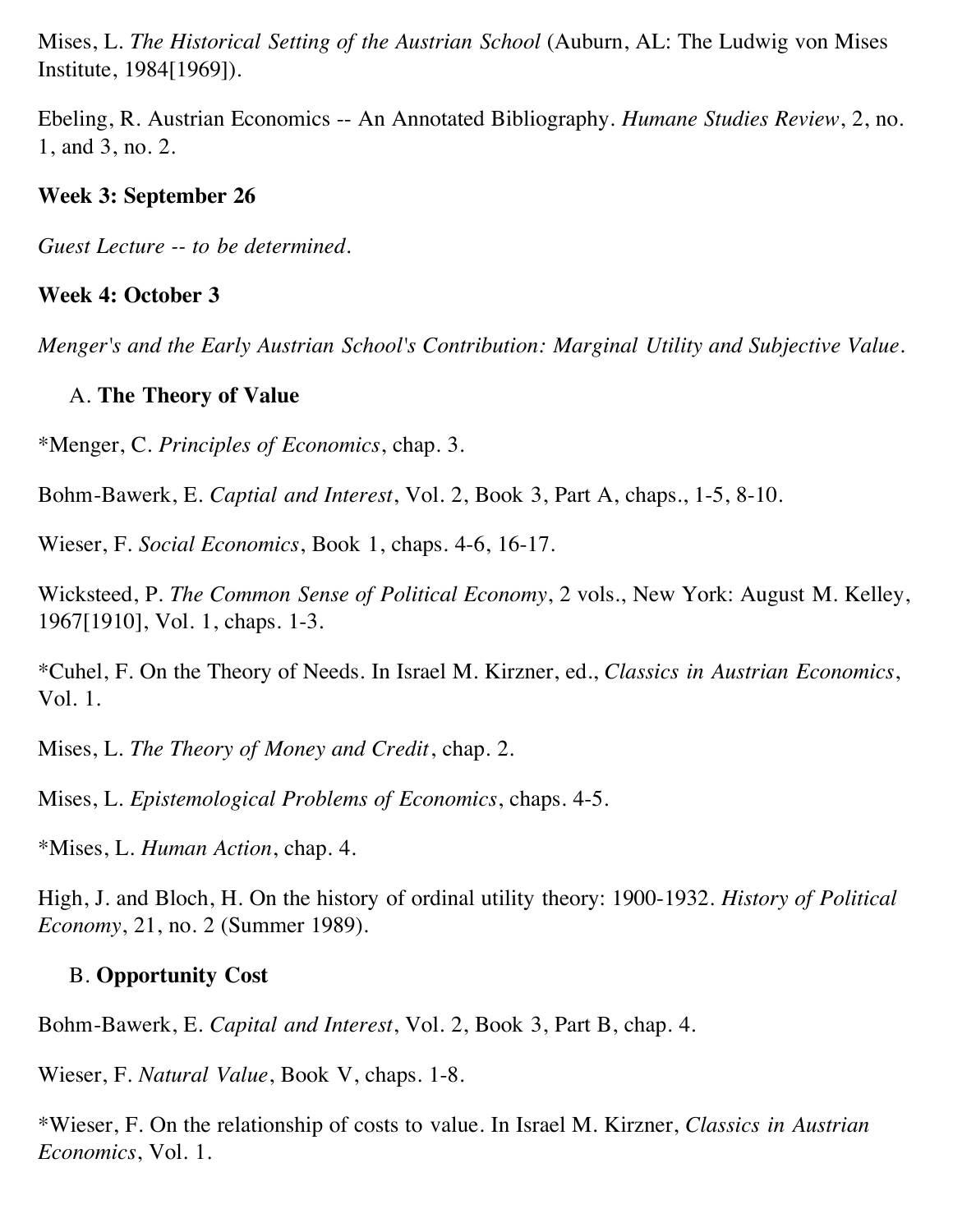Wicksteed, P. *The Common Sense of Political Economy*, Vol. 1, chap. 9, only p. 373 ff.

Robbins, L. Remarks upon certain aspects of the theory of costs [1934]. In James M. Buchanan and G.F. Thirlby, eds., *L.S.E. Essays on Cost* (New York: New York University Press, 1981).

\*Buchanan, J. *Cost and Choice* (Chicago: University of Chicago Press, 1978[1969]), chaps. 1- 2.

\*Mises, L. *Human Action*, pp. 339-350.

## C. **Price Formation**

\*Menger, C. *Principles of Economics*, chaps. 4-5.

Bohm-Bawerk, E. *Capital and Interest*, Vol. 2, Book 3, Part B, chaps. 1-3.

\*Wicksteed, P. The scope and method of political economy in the light of the 'marginal' theory of value and distribution. *In The Common-Sense of Political Economy*, Vol. 2, pp. 772-796.

\*Mises, L. *Human Action*, chap. 16.

Mayer, H. The cognitive value of functional theories of price. In Israel M. Kirzner, ed., *Classics in Austrian Economics*, Vol. 2.

Heyne, P. Supply and Demand. In Peter J. Boettke, ed., *The Elgar Companion to Austrian Economics*.

## **Week 5: October 10**

*Menger's Contribution (continued).*

**I**N ADDITION TO THE ABOVE ORIGINAL SOURCES, STUDENTS MAY FIND IT USEFUL TO CONSULT THE FOLLOWING BIOGRAPHICAL AND RETROSPECTIVE ESSAYS ON **M**ENGER'S SYSTEM:

\*Vaughn, K. *Austrian Economics in America*, chap. 2.

Wicksell, K. Carl Menger [1921]. In *Selected Papers on Economic Theory*. New York: Kelley, 1969[1958].

Wicksell, K. The New Edition of Menger's *Grudsatze* [1924]. In Selected Papers on Economic Theory.

Schumpeter, J. Carl Menger. In *Ten Great Economists*. New York: Oxford University Press,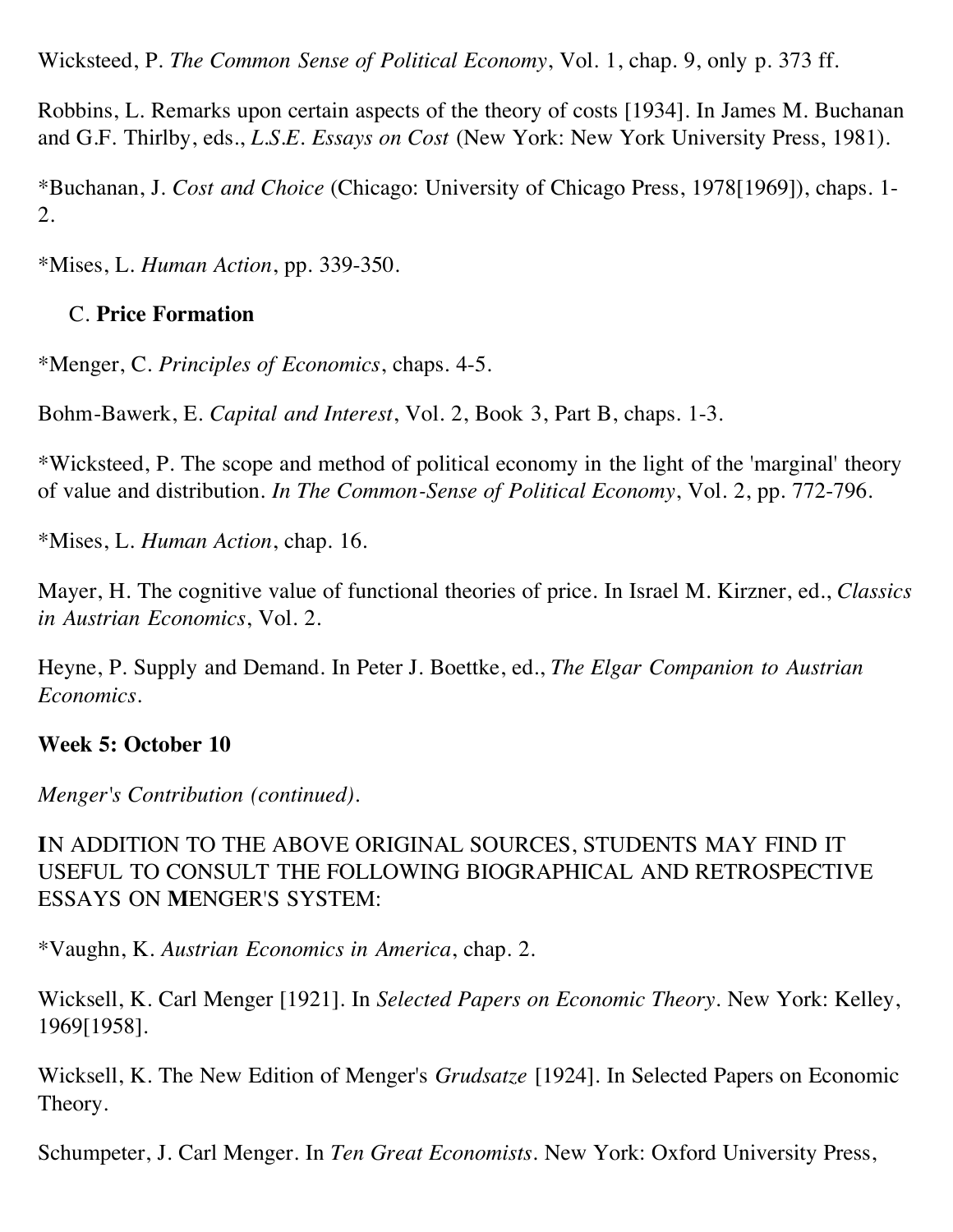1951.

Schumpeter, J. Eugen von Bohm-Bawerk. In *Ten Great Economists*.

Schumpeter, J. Friedrich von Wieser. In *Ten Great Economists*.

Hayek, F. Carl Menger. In Carl Menger, *Principles of Economics*.

J.R. Hicks and W. Weber, eds. *Carl Menger and the Austrian School of Economics*. Oxford: Clarendon Press, 1973.

Max Alter. *Carl Menger and the Origins of Austrian Economics*. Boulder, Co.: Westview Press, 1990. However, see my critical review of this book in Journal of Economic History (June 1992): 519-521.

*Atlantic Economics Journal* (1978) [Special issue on Menger].

*History of Political Economy* (1990) [Special issue on Menger]; subsequently published as Bruce Caldwell, ed., *Carl Menger and His Legacy in Economics*. Durham: Duke University Press, 1990. However, you may also want to see my review essay of this book in *Research in the History of Thought and Methodology*, 13 (1994).

Essay Assignment #1:

Alfred Marshall in his *Principles of Economics*, 8th Ed (Macmillan Publishing, 1920[1890], p. 290) argues that:

 We might as reasonably dispute whether it is the upper or the under blade of a pair of scissors that cuts a piece of paper, as whether value is governed by utility or cost of production.

How does this explanation differ from a consistently subjectivist one? Reconstruct supply and demand analysis from a consistently subjectivist perspective?

Due in 2 weeks.

**Week 6: October 17**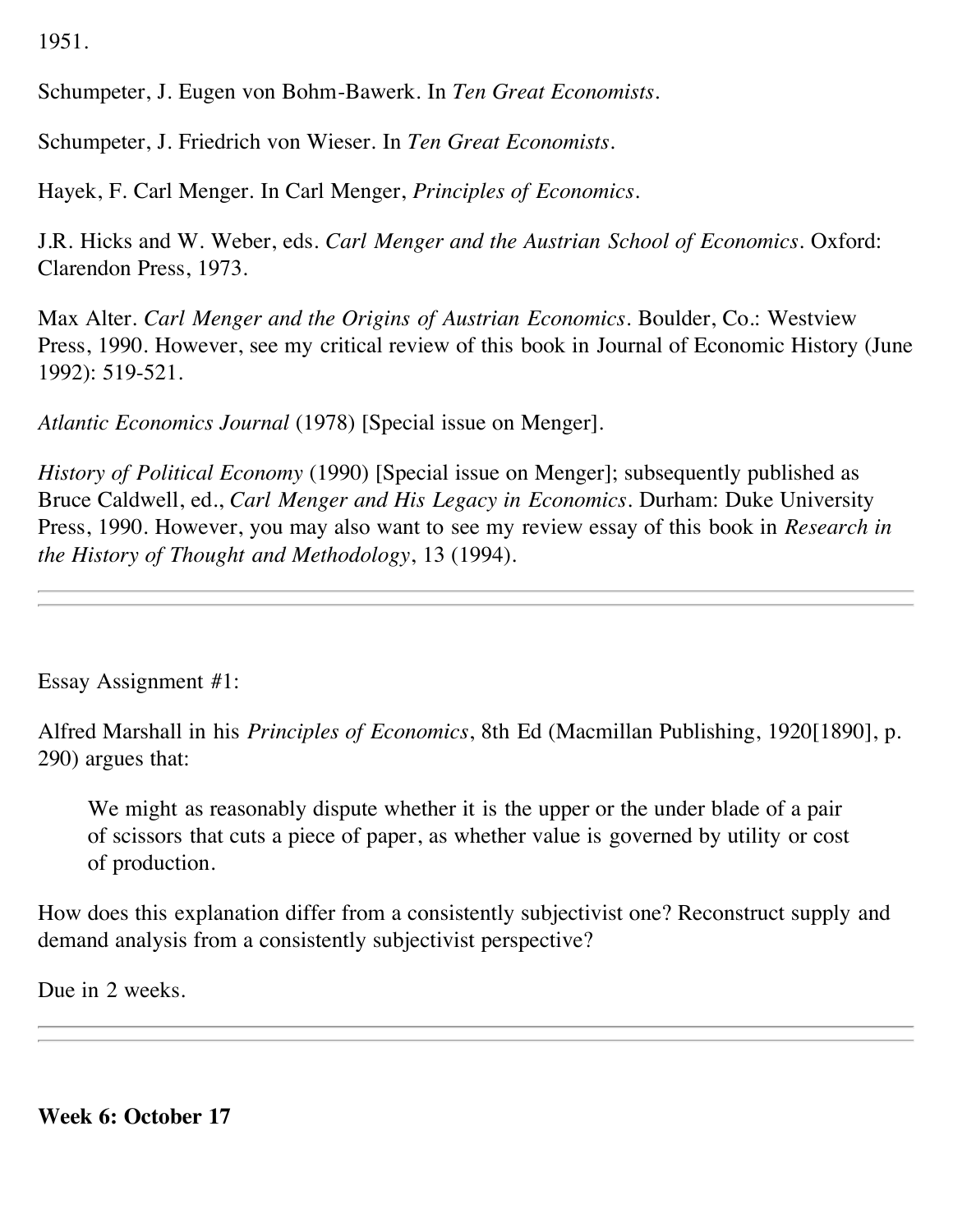*Methodological Concerns of the Austrian School.*

# A. **The Critique of Historicism and The Austrian Alternative**

Menger, C. *Investigations*, Books 1-2.

\*Bohm-Bawerk, E. The historical vs. the deductive method in political economy. Anals of the Academy of Political Science 1 (July 1890). Reprinted in Israel M. Kirzner, ed., *Classics in Austrian Economics*, Vol. 1.

Wieser, F. *Social Economics*, introduction.

Mises, L. *Epistemological Problems*, chaps. 1-3.

\*Mises, L. *Human Action*, 1-142.

Schutz, A. *The Phenomenology of the Social World*. Northwestern University Press, 1970[1932], chaps. 1, 4-5.

Strigl, R. Economic theory in the service of economic policy. In Israel M. Kirzner, ed., *Classics in Austrian Economics*, Vol. 2.

Haberler, G. Economics as an exact science. In Israel M. Kirzner, ed., *Classics in Austrian Economics*, Vol. 2.

Robbins, L. *An Essay on the Nature and Significance of Economic Science*. London: Macmillan, 1932.

**U**SEFUL SECONDARY SOURCES TO EXAMINE WOULD BE:

White, L. *The Methodology of the Austrian School Economists*. Ludwig von Mises Institute, 1984[1977].

Bostaph, S. The methodological debate between Carl Menger and the German Historicists. *Atlantic Economic Journal*, 6, no. 3 (September 1978).

\*Bostaph, S. The methodenstreit. In Peter J. Boettke, ed., *The Elgar Companion to Austrian Economics*. Edward Elgar Publishing, 1994.

Prendergast, C. Alfred Schutz and the Austrian School of Economics. *American Journal of Sociology*, 92, no. 1 (July 1986).

**Week 7: October 24**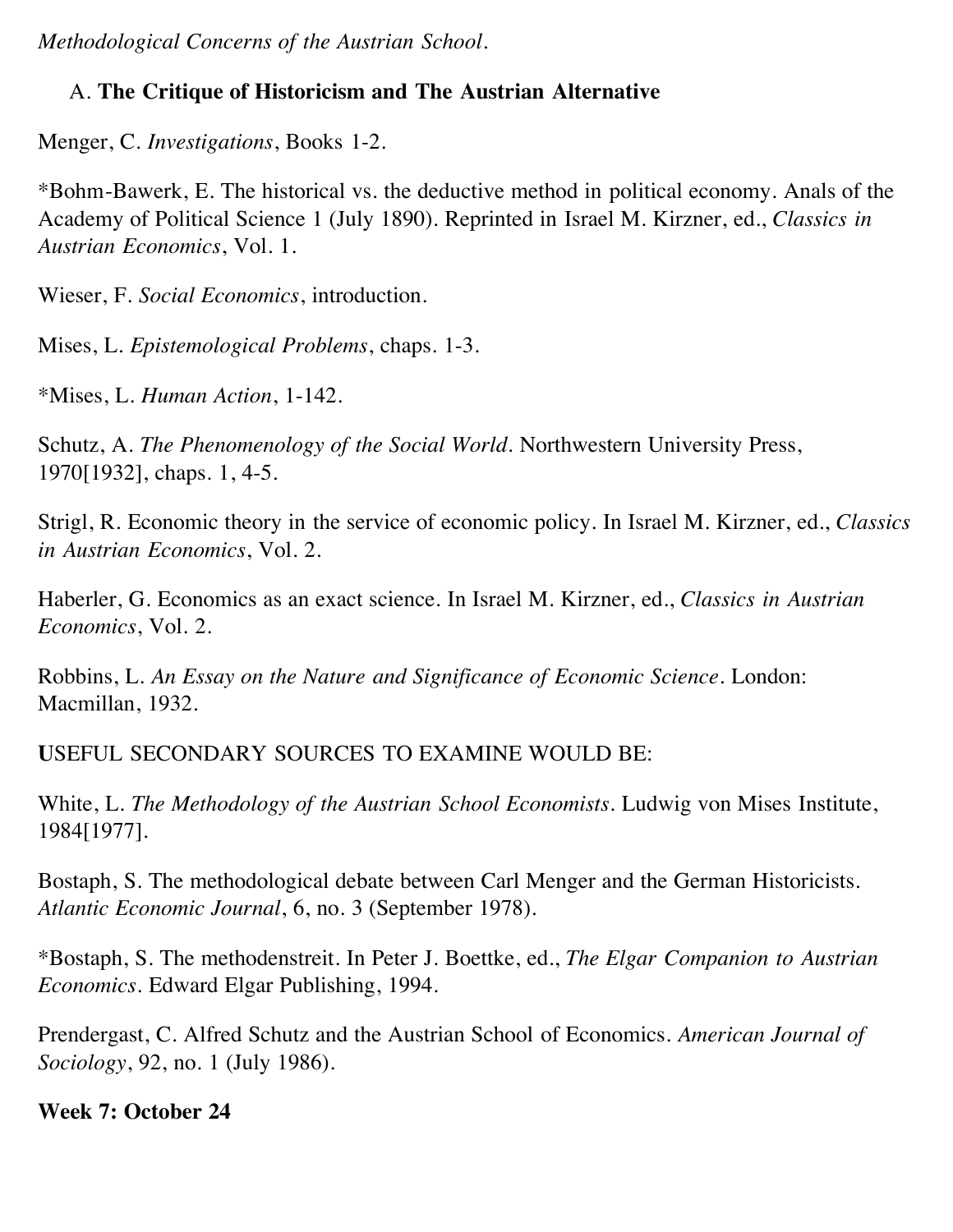*Methodological Concerns (continued)*

## B. **The emergence of positivism and formalism as methodological forces in economics**

Caldwell, Bruce. *Beyond Positivism*. London: Unwin, 1982.

Hutchison, T.W. *The Significance and Basic Postulates of Economic Theory*. New York: Kelley, 1960[1938], chaps. 1-2, 4.

Knight, F. What is truth in economics? In *On the History and Method of Economics*. Chicago: University of Chicago Press, 1956.

Friedman, M. The methodology of positive economics. In *Essays on Positive Economics*. Chicago: University of Chicago Press, 1953.

\*Hayek, F. The facts of the social sciences. In *Individualism and Economic Order*, ch. 3.

Hayek, F. *The Counter-Revolution of Science*, chaps. 1-10.

Machlup, F. The problem of verification in economics. *Southern Economics Journal* (July 1955).

Hutchison, T.W. Professor Machlup on verification in economics. *Southern Economics Journal* (April 1956).

Machlup, F. Rejoinder to a reluctant ultra-empiricist. *Southern Economics Journal* (April 1956).

Rothbard, M. In defense of extreme apriorism. *Southern Economics Journal* (January 1957).

Smith, B. Austrian economics and Austrian philosophy. In Wolfgang Grassl and Barry Smith, eds., *Austrian Economics: Historical and Philosophical Background*. New York University Press, 1986.

Boettke, P. Interpretive reasoning and the study of social life. Methodus, 2, no. 2 (December 1990). Reprinted in David L. Prychitko, ed., *Individuals, Institutions, and Interpretations*. Avebury, 1995.

Boettke, P. Storytelling and the Human Sciences. In Peter J. Boettke and David L. Prychitko, eds.,*The Market Process: Essays in Contemporary Austrian Economics*. Edward Elgar Publishing, 1994.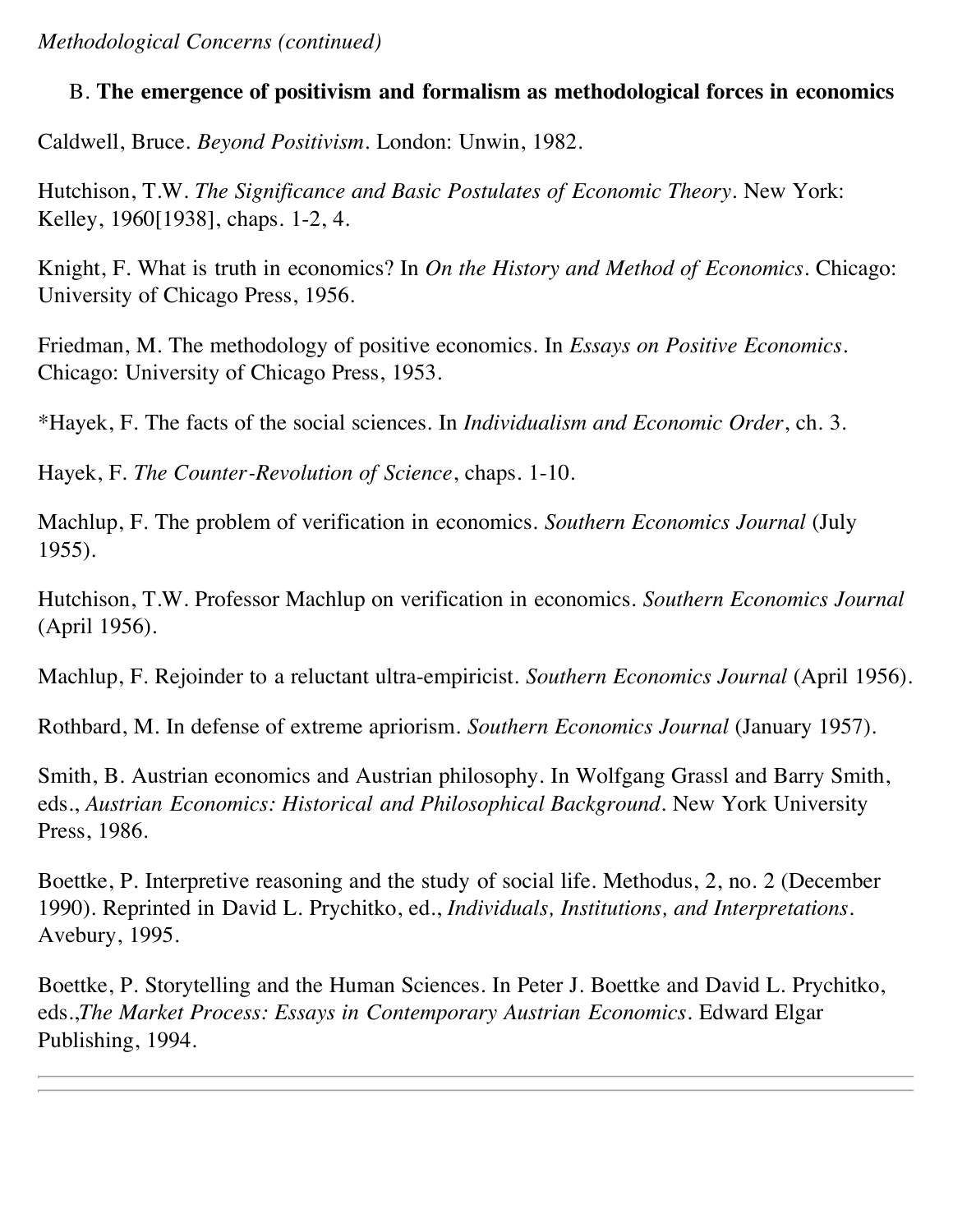Essay Assignment #2:

Many critics of Austrian economics argue that the school is too preoccupied with methodological questions. Why does methodology matter so much to representatives of the Austrian School?

Due in 2 weeks.

## **Week 8: October 31**

*The Theory of Capital and Interest from Menger and Bohm-Bawerk to Mises and Hayek.*

## A. **Imputation and the Structure of Production**.

\*Menger, C. *Principles of Economics*, ch. 1, pp. 55-74, chap. 3, pp. 149-174.

Wieser, F. *Natural Value*, pp. 69-113.

Bohm-Bawerk, E. *Capital and Interest*, Vol. 2, Book 2 and Book 3, ch. 7.

Hayek, F. Some remarks on the problem of imputation [1926]. In *Money, Capital and Fluctuations*. Chicago: University of Chicago Press, 1984.

Hayek, F. *Prices and Production*, Lecture 2.

Fetter, F. Recent discussion of the capital concept. In *Capital, Interest and Rent*. Kansas City: Sheed Andrews and McMeel, Inc., 1977.

Skousen, M. *The Structure of Production*. New York: New York University Press, 1990.

## B. **The Theory of Interest.**

Bohm-Bawerk, E. *Capital and Interest*, Vol. 2, Book 4, chaps. 1-3.

Fetter, F. The "roundabout process" in the interest theory [1902]. In *Capital, Interest and Rent*.

\*Kirzner, I. Ludwig von Mises and the Theory of Capital and Interest. In *Perception, Opportunity and Profit*. Chicago: University of Chicago Press, 1979.

\*Kirzner, I. The pure time-preference theory of interest: an attempt at clarification. In Jeffrey Herbener, ed., *The Meaning of Ludwig von Mises*. Boston: Kluwer Academic Publishers, 1993.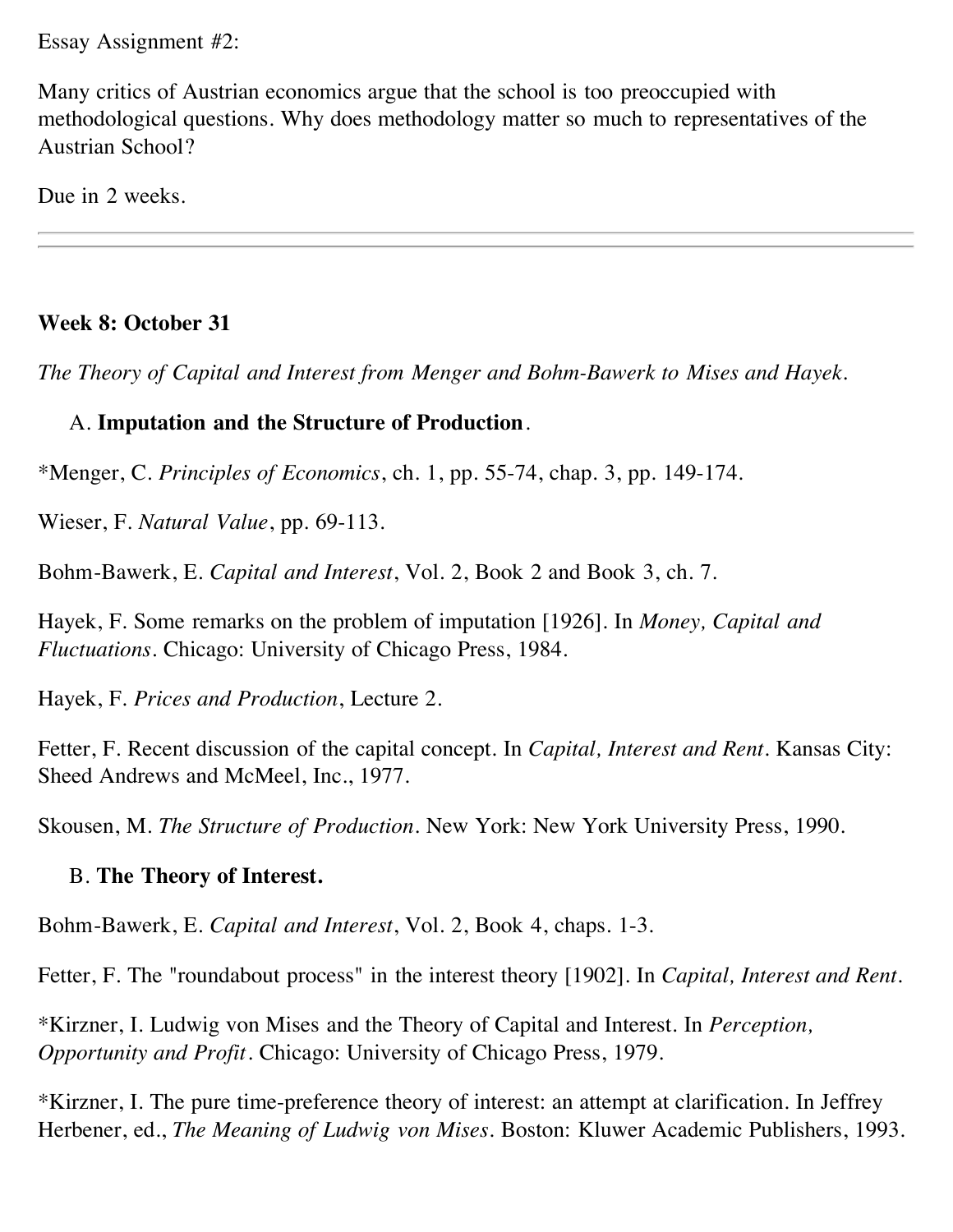\*Rothbard, M. Time preference. In Richard Ebeling, ed., *Austrian Economics: A Reader*. Hillsdale College Press, 1991.

## C. **Capital Theory Controversy.**

Knight, F. Professor Mises and the Theory of Capital. *Economica* (November 1941).

Knight, F. Professor Hayek and the Theory of Capital. *Economic Journal* (1935).

Knight, F. The Theory of Investment once more: Mr. Boulding and the Austrians. *Quarterly Journal of Economics* (1935).

Machlup, F. Professor Knight and the 'Period of Production'. In Israel M. Kirzner, ed., *Classics in Austrian Economics*, Vol. 2.

Kaldor, N. The recent controversy on the theory of capital. *Econometrica* (July 1937).

Hayek, F. *Capital and Industrial Fluctuations*. In Prices and Production.

Hayek, F. Maintenance of Capital. In Profits, *Interest and Investment*. New York: Kelley, 1975[1939].

#### **Week 9: November 7**

*Capital Theory (continued).*

Students may find it useful to consult:

Kirzner, I. *An Essay on Capital*. New York: Kelley, 1966.

\*Lewin, Peter. Capital Theory. In Peter J. Boettke, ed., *The Elgar Companion to Austrian Economics*.

## **Week 10: November 14**

*The development of the Austrian Theory of the Trade Cycle.*

# A. **Origin and Function of Money.**

\*Menger, C. *Principles of Economics*, chap. 8.

Menger, C. *Investigations*, Book 3.

Menger, C. On the origin of money. Economic Journal, 2 (June 1892). Reprinted in Israel M. Kirzner, ed., *Classics in Austrian Economics*, Vol. 1.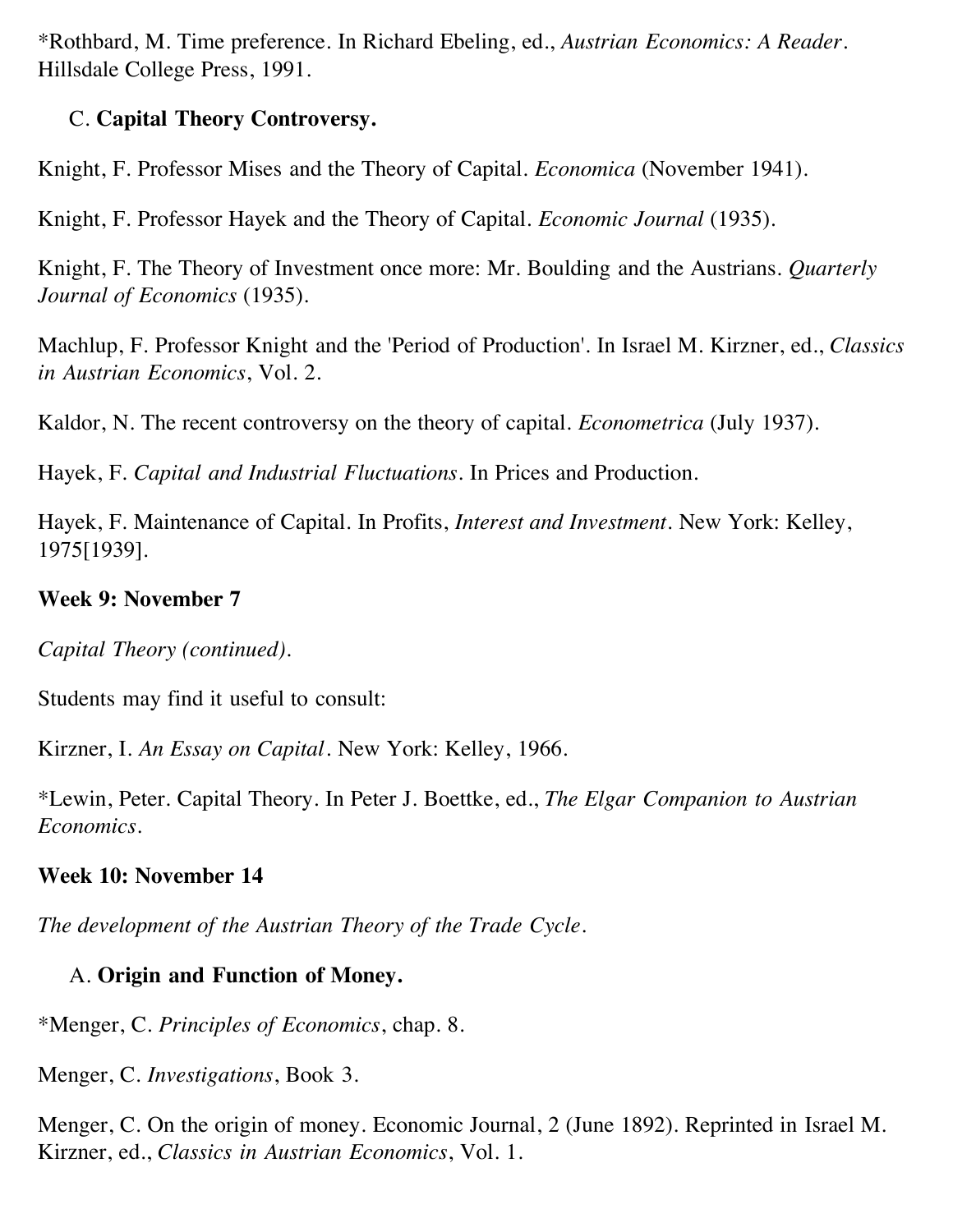Mises, L. *The Theory of Money and Credit*, chaps. 1-8.

\*Mises, L. *Human Action*, chap. 17.

## B. **Real and monetary aspects of the Trade Cycle.**

Mises, L. *The Theory of Money and Credit*, chap. 19.

Mises, L. Monetary stabilization and cyclical policy [1928]. In *On the manipulation of money and credit*. New York: Free Market Books, 1978.

\*Mises, L. *Human Action*, chap. 20.

Hayek, F. *Monetary Theory and the Trade Cycle*. New York: Kelley, 1966[1933].

Hayek, F. *Prices and Production*, Lecture 3.

Hayek, F. Price expectations, monetary disturbances and malinvestments [1933]. In *Profits, Interest and Investment*.

\*Hayek, F. The Ricardo Effect. In *Individualism and Economic Order*, chap. 11.

Essay Assignment #3:

How does the Austrian conception of a time structure of production and the imputation of value differ from the neoclassical conception of a circular flow? Does this matter for studying the trade cycle?

Due in 2 weeks

## **Week 11: November 21**

*The Hayek-Keynes Debate*.

\*Butos, W. The Hayek-Keynes Debate. In Peter J. Boettke, ed., *The Elgar Companion to Austrian Economics*.

McCormick, B. *Hayek and the Keynesian Avalanche*. New York: St. Martin's Press, 1992.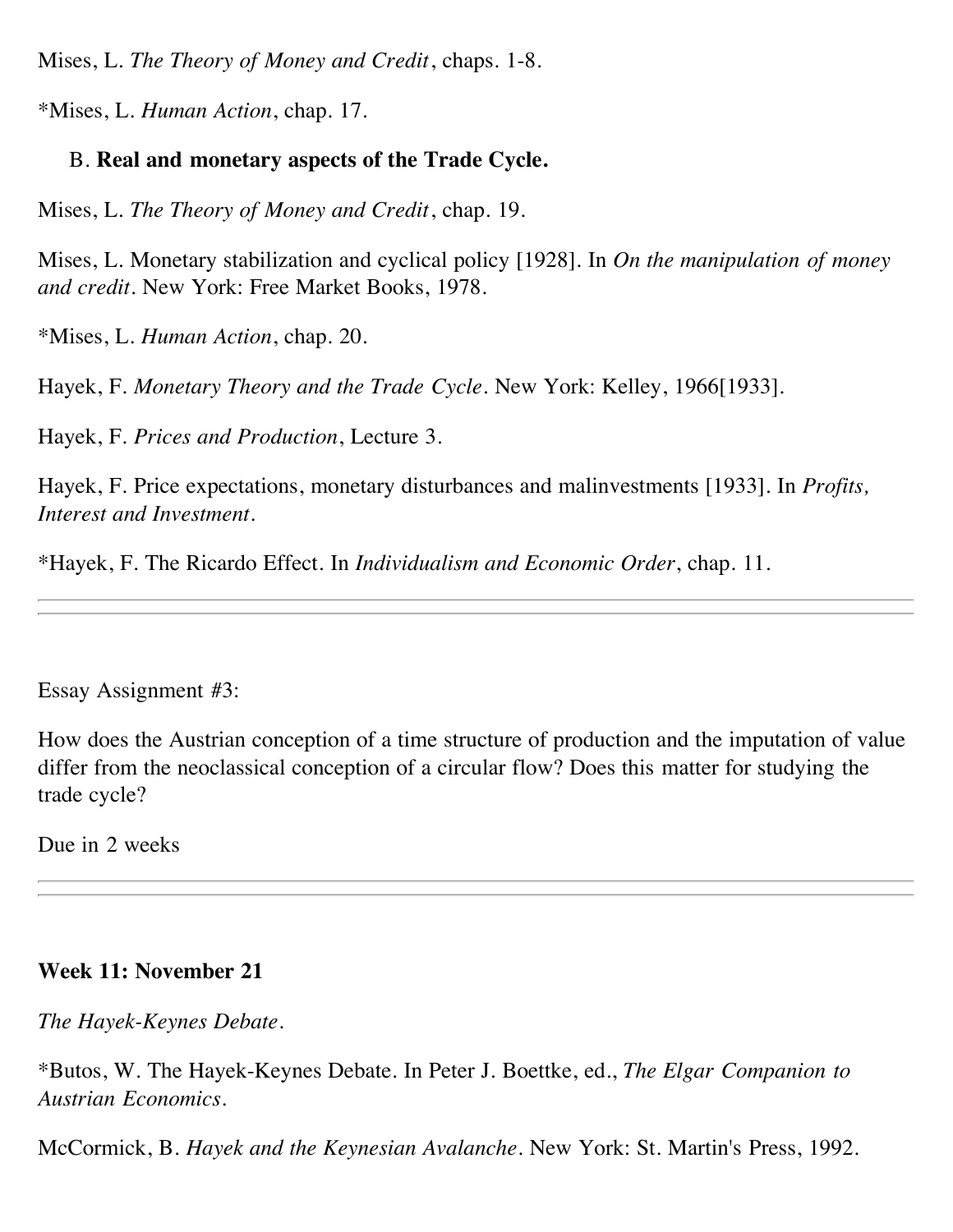Skidelsky, R. *John Maynard Keynes: The Economist as Savior*, 1920-1937. New York: Penguin Press, 1994, pp. 454-459.

Hayek, F. Reflections on the pure theory of money of Mr. J. M. Keynes: Part 1. *Economica* (August 1931).

Keynes, J.M. The pure theory of money: a reply to Dr. Hayek. *Economica* (November 1931).

Hayek, F. A rejoinder to Mr. Keynes. *Economica* (November 1931).

Hayek, F. Reflections on the pure theory of money of Mr. J. M. Keynes: Part 2. *Economica* (February 1932).

Keynes, J.M. *The General Theory*. New York: Harcourt Brace Jovanovich, 1964[1936].

Sraffa, P. Dr. Hayek on Money and Capital. *The Economic Journal* (March 1932).

Hayek, F. *The Pure Theory of Capital*. Chicago: University of Chicago Press, 1975[1941].

Lachmann, L. Austrian Economics under fire: the Hayek-Sraffa duel in retrospect. In Wolfgang Grassl and Barry Smith, eds., *Austrian Economics*.

Hicks, J.R. The Hayek Story. In *Critical Essays in Monetary Theory*. New York: Oxford University Press, 1967.

\*Garrison, R. Intertemporal coordination and the invisible hand: An Austrian perspective on the Keynesian vision. *History of Political Economy* 17 (Summer 1985).

**Week 12: November 28** (Hanukkah -- attendence optional)

*The Austrian Critique of Marx from Bohm-Bawerk to Mises.*

Bohm-Bawerk, E. *Karl Marx and the Close of His System*. New York: Kelley, 1975, pp. 1-118.

Hilferding, R. Bohm-Bawerk's criticism of Marx. In *Karl Marx and the Close of His System*, pp. 121-196.

Rosner, P. The Bohm-Bawerk - Hilferding Debate. In Peter J. Boettke, ed., *The Elgar Companion to Austrian Economics*.

Bukharin, N. *The Economic Theory of the Leisure Class*. New York: Kelley, 1970[1919].

Wicksteed, P. Das Kapital: A Criticism. In *The Common Sense of Political Economy*, Vol. 2.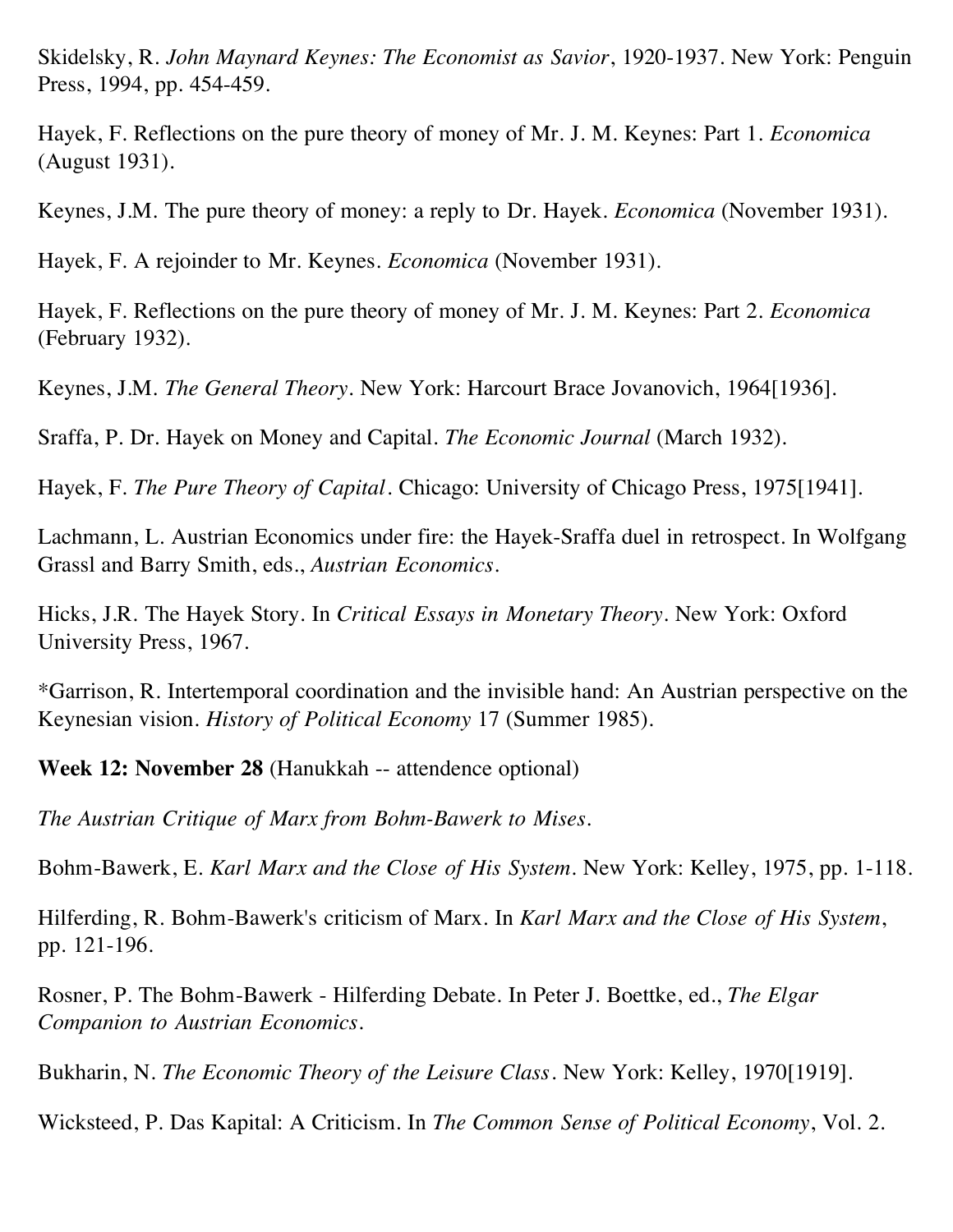\*Mises, L. Economic calculation in the socialist commonwealth [1920]. In F. A. Hayek, ed. *Collectivist Economic Planning*. New York: Kelley, 1975[1935].

Mises, L. *Socialism*, Part 2, chs. 5-11.

\*Mises, L. *Human Action*, 200-231; 689-715.

# **Week 13: December 5**

*The socialist calculation debate.*

\*Hayek, F. The nature and history of the problem [1935]. In Collectivist Economic Planning. Reprinted in Idem., *Individualism and Economic Order*, pp. 119-147.

\*Hayek, F. The present state of the debate [1935]. In Collectivist Economic Planning. Reprinted in Idem., *Individualism and Economic Order*, pp. 148-180.

\*Hayek, F. Socialist Calculation III: The competitive solution [1940]. In *Individualism and Economic Order*, pp. 181-208.

\*Hayek, F. The use of knowledge in society [1945]. In *Individualism and Economic Order*, 77- 91.

Lange, O. On the economic theory of socialism. Review of Economic Studies (October 1936 and February 1937), reprinted with additions in Benjamin Lippincott, ed., *On the economic theory of socialism*. New York: Kelley, 1970[1939].

# **S**TUDENTS MAY FIND IT HELPFUL TO CONSULT:

\*Vaughn, K. *Austrian Economics in America*, chap. 3.

Vaughn, K. The socialist calculation debate. In Peter J. Boettke, ed., *The Elgar Companion to Austrian Economics*.

Kirzner, I. The socialist calculation debate: lessons for Austrians. *Review of Austrian Economics 2*(1988). Reprinted in The Meaning of Market Process. London: Routledge, 1992.

Lavoie, D. Rivalry and Central Planning: *The socialist calculation debate reconsidered*. New York: Cambridge University Press, 1985. **Note: this book is widely considered the best scholarly summary of the debate. The book had a significant impact in reversing the mainstream interpretation that the Austrians had lost the debate to Lange and Lerner. In the wake of Lavoie's revisionist interpretation, the terms of the debate in the literature shifted. It was originally written as a PhD thesis at NYU under the direction of Prof. Israel Kirzner.**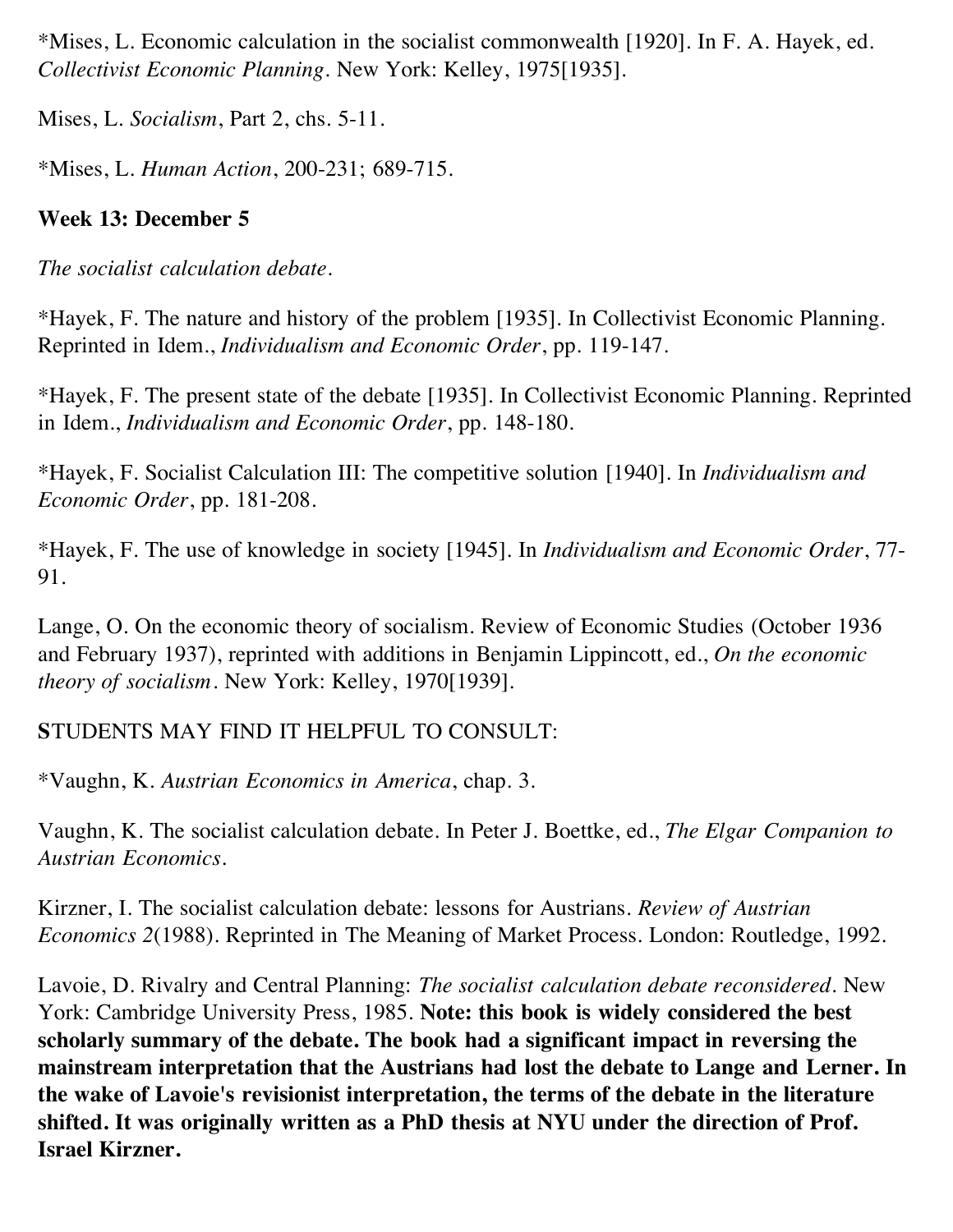Hoff, T. *Economic Calculation in the Socialist Society*. Indianapolis: Liberty Press, 1980[1949].

Boettke, P. *The Political Economy of Soviet Socialism: The Formative Years, 1918-1928*. Boston: Kluwer Academic Publishers, 1990, pp. 23-29, 130-132, 169-171.

Boettke, P. *Why Perestroika Failed: The Politics and Economics of Socialist Transformation*. London: Routledge, 1993, chap. 3.

Essay Assignment #4:

During the socialist calculation debate the focus seems to shift from Mises's emphasis on calculation of the relative merits of different capital investments to Hayek's emphasis on the knowledge generating role of market competition and the price system, how (if at all) do these arguments fit together?

Due on last day of finals week, December 22.

## **Week 14: December 12**

*The Fall and Resurgence of the Austrian School Reconsidered.*

## A. **The Fall of Austrian Economics**

Hayek, F. The trend in economic thinking. *Economica* (May 1933).

O'Driscoll, G. *Economics as a Coordination Problem*. Sheed Andrews and McMeel, 1977, chs. 1, 6-7.

High, J. *Maximizing, Action, and Market Adjustment: An Inquiry into the Theory of Economic Disequilibrium*. Munchen: Philosophia Verlag, 1990, ch. 1-2, 5.

## B. **The Resurgence of Austrian Economics, 1970-**

\*Vaughn, Karen. *Austrian Economics in America: The Migration of a Tradition*. New York: Cambridge University Press, 1994.

\*Boettke, P. and Prychitko, D. The present status of Austrian economics. In Peter J. Boettke and David L. Prychitko, eds., *The Market Process: Essays in Contemporary Austrian*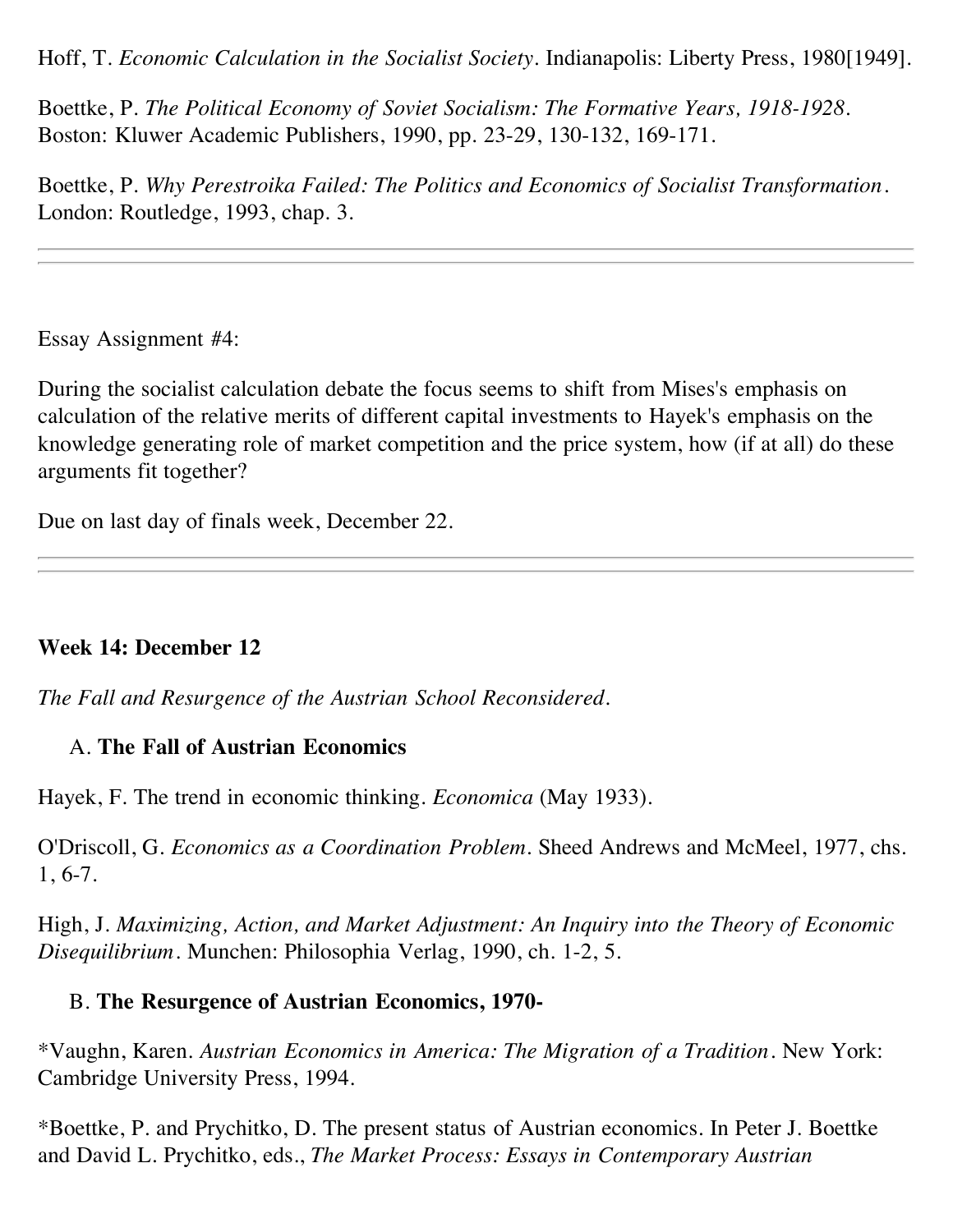*Economics*. Aldershot: Edward Elgar Publishing, 1994.

# C. **The Future of Austrian Economics**

\*Rizzo, M. Austrian Economics for the Twenty-First Century. In Bruce Caldwell and Stephan Boehm, eds., *Austrian Economics*. Kluwer Academic Publisher, 1992.

\*Boettke, P. Alternative Paths Forward for Austrian Economics. In Peter J. Boettke, ed., *The Elgar Companion to Austrian Economics*.

# **Week 15: December 19**

*Final Exam Due*

Exam

Answer ten questions out of the twelve listed below. Exam must be typed and returned by 7:00pm 19 December.

1. Israel Kirzner, in his introduction to his 3 volume edited work, *Classics in Austrian Economics* argues that Ludwig von Mises's work in theoretical economics was a result of consistently pursuing the Mengerian *vision*. What exactly was Menger's vision? What analytical positive economic propositions unique to Mises flowed from the vision and in what way does this cooroborate Kirzner's intellectual history observation?

2. In Max Alter's *Carl Menger and the Origins of Austrian Economics* the arguement is made that Menger suffered from a transformation problem not unlike the one attributed to Marx. Alter athat Menger cannot derive a determinant price from his theory of subjective values. Why is this a questionable conclusion to reach concerning Menger's price theory?

3. How does the Walras system of general equilibrium, as first presented by him and usually reproduced by his expositors, deal -- explicity or implicity -- with the following: (a) the law of diminishing returns (or of nonproportional output); (b) the law of returns to scale; (c) the optimum size of the firm; (d) the degree of competition; (e) the homogeneity or heterogeneity of productive resources; (f) the mobility of productive resources; (g) the profits of entrepreneurs; (h) the elasticity of supply of labor; (i) the liquidity preference; (j) the supply of money; (k) the time structure of the production process; (l) the accumulation of capital?

How does the Menger theory of market processes, as developed by him and elaborated by those developing the Austrian tradition, deal with these issues?

Is Austrian economics simply verbal neoclassical economics?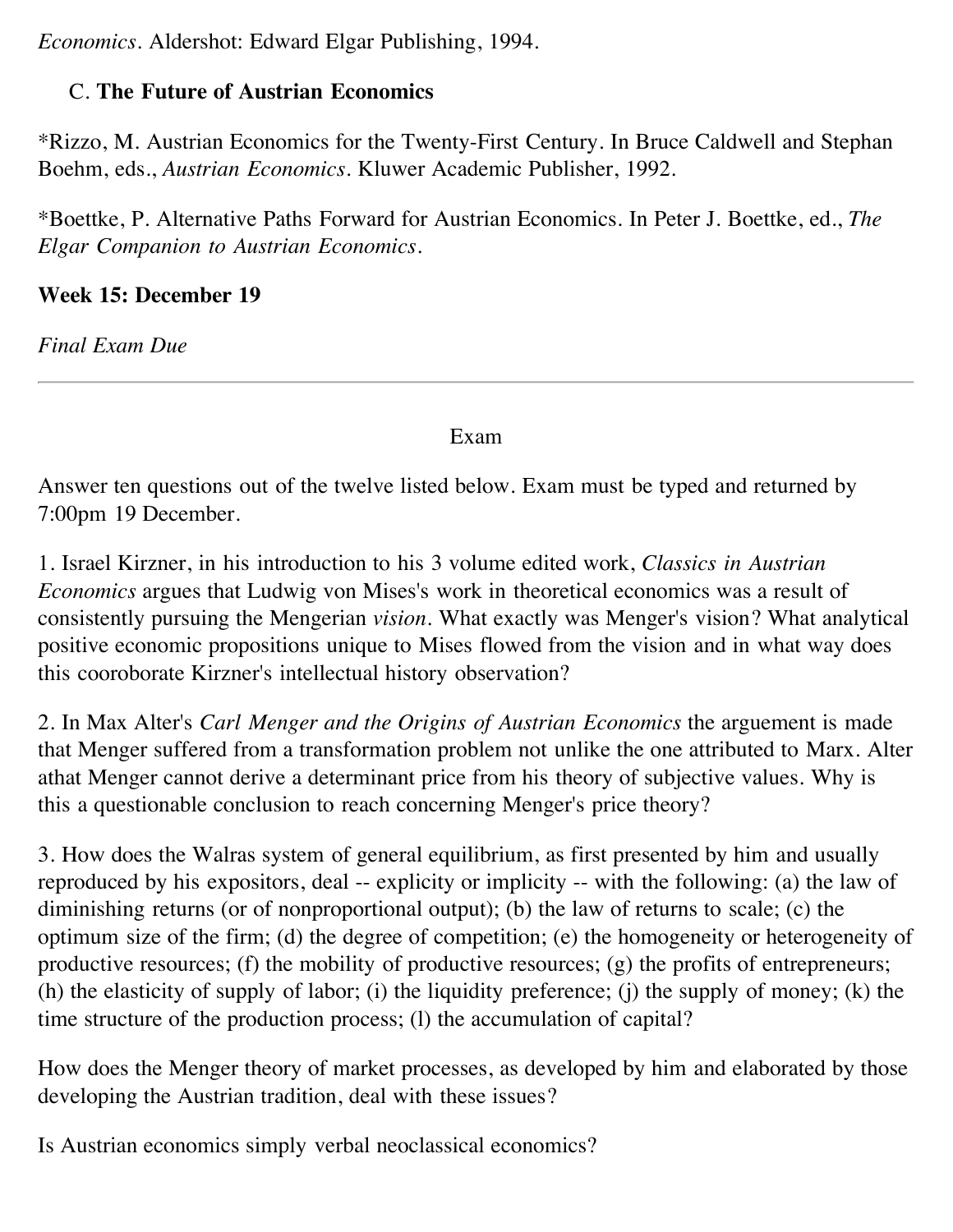4. Reasoning along the lines of Bohm-Bawerk's capital theory, assume that land is abundant and that there are two, and only two, alternative ways of using labor in the production of consumers' goods: one without any roundabout ways and the other with an average investment period of one year. With the latter method, labor is 20 percent more productive than with the former.

From these assumptions one might conclude: (a) that the rate of interest will be 20 percent; (b) that the interest rate will be zero and wages will be determined by the productivity of labor used in the more productive way; (c) that the rate of interest might be anything between zero and 20 percent; (d) that the rate of interest might be well above 20 percent. Discuss each of these alleged possibilities and state any additional assumptions needed for it to be realized.

5. Without indicating your own opinions or inclinations, present both sides in the controversy between Frank Knight and the "Austrians" with respect to the following points: (a) that all capital is conceptually perpetual or conceptually nonpermanent; (b) that economic progress may result in a "shortening" of the investment period; (c) that an increase in the supply of capital need not change the production period of any single product; and (d) that is not possible to identify the contributions of the original factors of the remote past.

6. In *The Pure Theory of Capital*, Hayek introduces the terminology of money as a "loose joint". What does he mean by this terminology? How does it affect our understanding of: (a) the quantity theory of money; (b) the classical dichotomy; and (c) the neutrality of money. With these points in mind -- how would you respond to modern theorists, such as Robert Lucas, who have claimed Hayek as an influence on the contemporary development of equilibrium theories of the trade cycle?

7. Austrian economics, by most observers of economic science, is viewed as closely associated with classical liberalism politics. Austrian economists, however, are insistent that their approach to economics is "value free" and not ideological. What are the Austrian arguments for valuefreedom and why -- even with strict adherence to value-freedom -- do Austrian's argue that they can critically assess arguments to politically plan or intervene in the economic system?

8. In January 1931, before his lectures series at LSE, Hayek gave a one-lecture version to the Marshall Society at Cambridge. Keynes was unable to attend the lecture, but Richard Kahn was in the audience. After Hayek's lecture there was complete silence induced by disbelief. Kahn broke the ice by asking: "Is it your view that if I went out tomorrow and bought a new overcoat, that would increase unemployment?" "Yes," Hayek was supposed to have replied, turning to the blackboard filled with triangles, "but it would take a very long mathematical argument to explain why." First, does this story of Kahn's (repeated often in Keynesian lore) seem plausible to you? Second, assuming that it is true, what would be the logic of Hayek's argument why the purchase of a new overcoat would increase unemployment? How does this logic contrast with Keynes's logic to such a degree that upon reading Hayek's *Prices and Production* stated that the book was "an extraordinary example of how, starting with a mistake,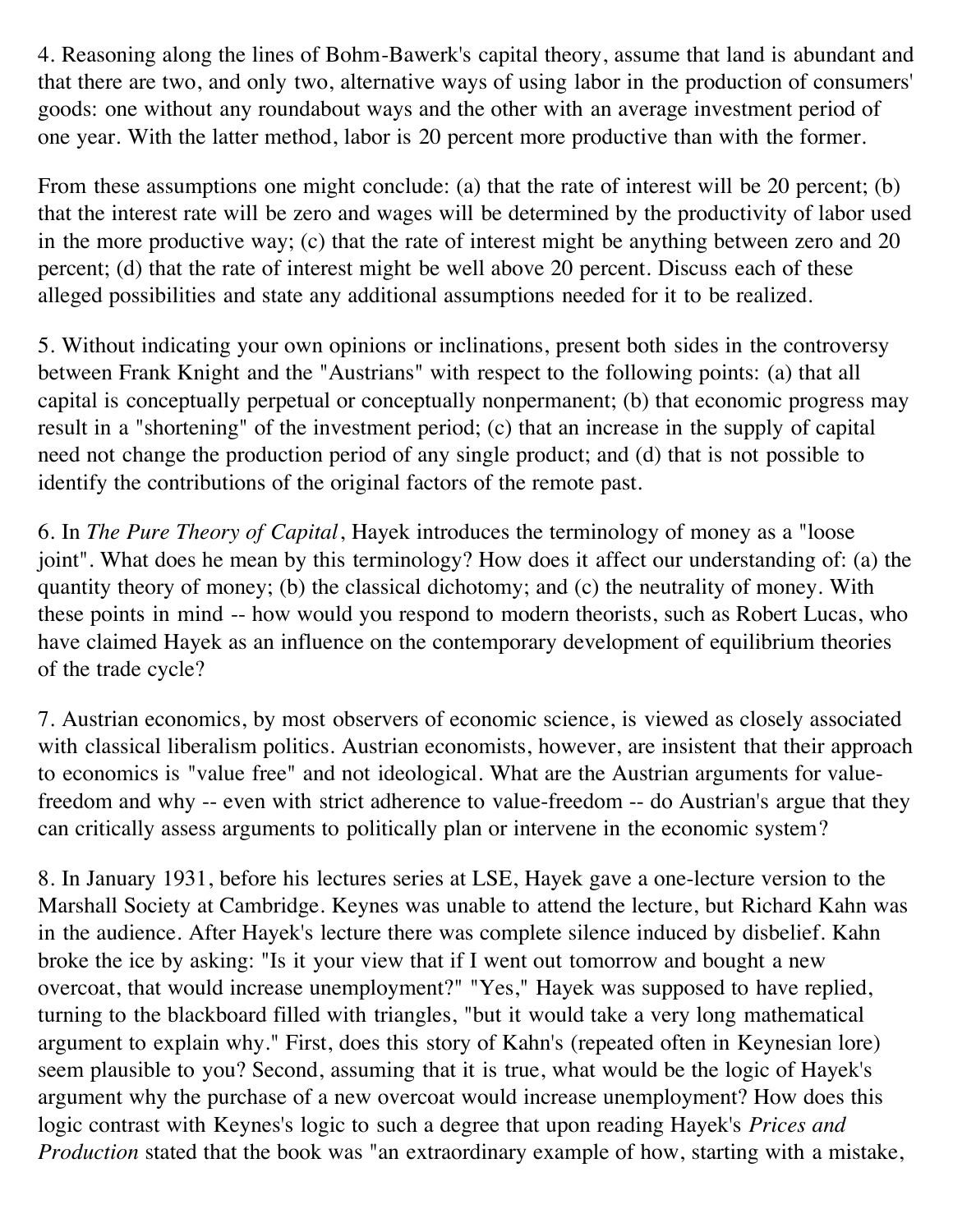## a remorseless logician can end in Bedlam"?

9. Joseph Schumpeter argued in *Capitalism, Socialism and Democracy* that "So far as economic logic is concerned, it cannot be held that socialism of the kind envisaged, while theoretically capable of coping with the recurrent tasks of the administration of a stationary economy, would necessarily fail in the solution of the problems presented by "progress." In other words, Schumpeter argued that rational economic calculation under socialism was possible as opposed to the argument put forth by Mises. To reach this conclusion, Schumpeter relied on the "elementary proposition that consumers in evaluating ("demanding") consumers' good *ipso facto* also evaluate the means of production which enter in the production of those goods." First, discuss this elementary proposition in detail. Second, how, according to Hayek (see "The Use of Knowledge in Society") is Schumpeter's application of this proposition a symptom of a serious theoretical shortcoming in modern economic theorizing? Third, why -- if Hayek is correct -- is Schumpeter's argument concerning the feasibility of socialist calculation analytically flawed?

10. In Karen Vaughn's *Austrian Economics in America* a tension in Mises's work, espeically *Human Action* is highlighted. Mises presents at one and the same time a radical critique of previous classical economics (with regard to value theory) and contemporary trends in economic research (e.g., mathematical equilibrium models, econometric testing, and game theory) on the one hand, and a defense of the liberal order employing "modern" orthodox economics against the interventionist arguments of Keynes and the socialist arguments of historicism and institutionalism on the other. Rhetorically, Mises is both political radical and economic theory conservative and political conservative and economic theory radical. How would you resolve this apparent tension in Mises's thought?

11. In Hayek's *The Counter-Revolution of Science* he argues that all the advances in modern economic theory were due to the consistent extension of subjectivist thinking. Moreover, Hayek argues that Ludwig von Mises -- more than any other theorist -- is responsible for that extension and it is for that reason, Hayek conjectures, that many of Mises's ideas concerning methodology, capital theory, value theory, socialist calculation and business cycles strike the reader as odd at first glance. Mises, Hayek states, is running ahead of his contemporaries on consistently developing the insights of the marginalist/subjectivist revelotion of the 1870s. Elaborate on Hayek's Arguement -- what exactly are those contributions and is it true that Mises, more than anyone else is responsible for them.

12. Oskar Morgenstern was trained in the Austrian tradition of economic scholarship at the University of Vienna. He was a close colleague of both Fritz Machlup and F.A. Hayek. Moreover, he was a regular participant in Mises's economic theory seminar in Vienna. He also served as the director of the Austrian Institute for Economic Research (a research Institute founded by Mises) before moving to the U.S. In the 1930's, Morgenstern wrote a paper highlighting the contraditions inherent in the idea of perfect foresight and general equilibrium